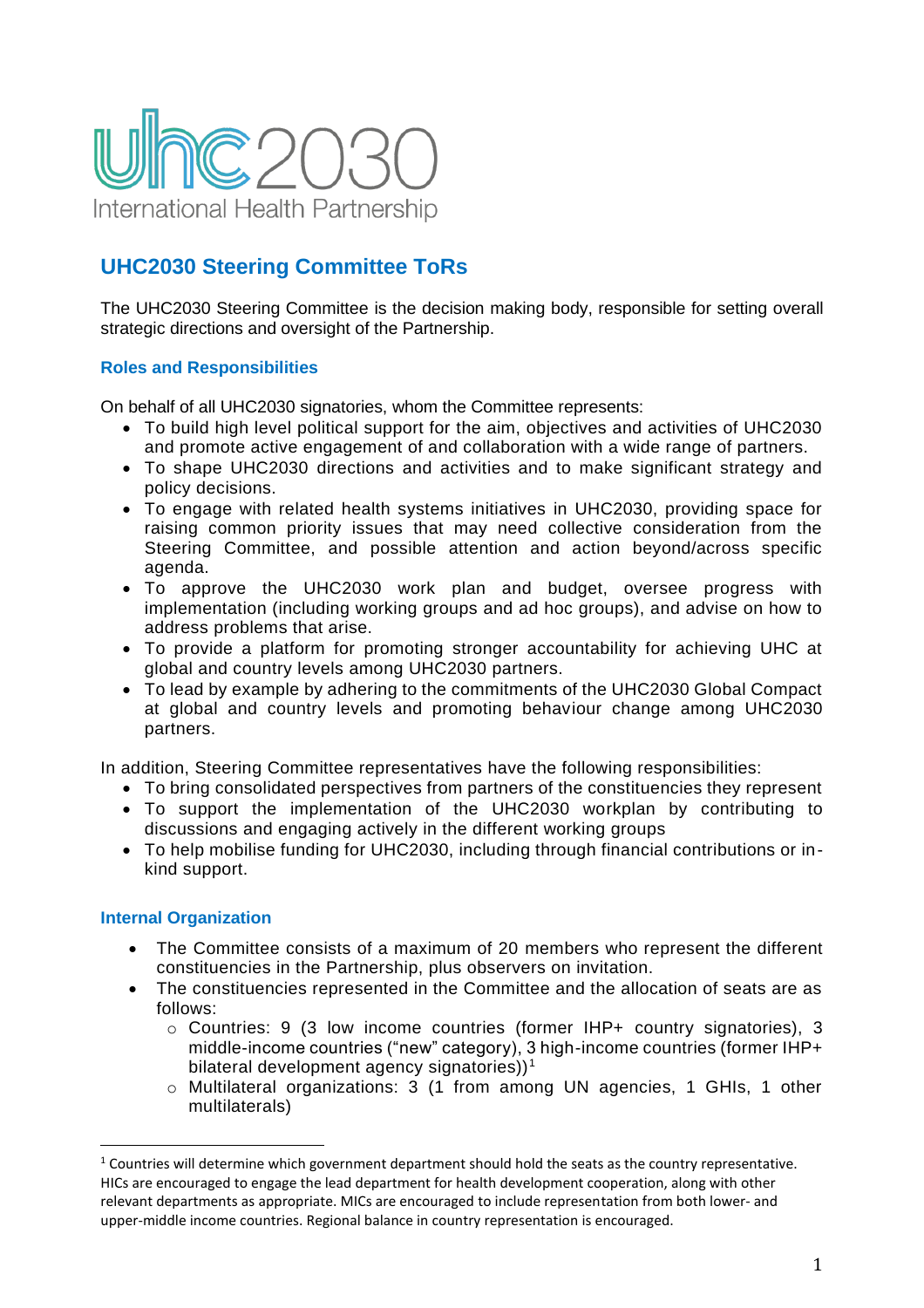- o Philanthropic foundations: 1
- o Civil society: 3 (national, grassroots and global civil society)
- o Private sector: 1-2
- o Ex-officio hosting organizations: 2 (World Health Organization and World Bank)
- The following stakeholders may be invited to participate in Committee meetings with observer status: representatives from UHC2030 related initiatives; independent experts and other resource persons relevant for specific meeting agenda items. The invitation of observers must be approved by the co-chairs in consultation with the Secretariat.
- Each constituency is responsible for selecting its representatives through a transparent process to be specified in constituency ToRs. <sup>2</sup> Committee members represent their constituency as widespread engagement is essential for the success of the partnership. As such, they are expected to consult within their constituencies in advance of and following Committee meetings. Alternates should also be identified by the constituency, from other partners within the constituency to maximize partner engagement.
- Committee members are expected to serve for a minimum of one year, with the possibility of annual renewal to be agreed by the constituency for up to a maximum of 3 years in total. Members are expected to be of sufficient seniority (minimum level of department director or similar) to be able to represent their constituency, and influence subsequent dialogue and action related to UHC2030 recommendations.
- Each Steering Committee member can be accompanied in meetings by one alternate or one assistant.
- The Steering Committee meets twice per year, with at least one meeting being faceto-face. Additional sessions may be organized if issues arise that require discussion by the Committee, and the Committee can be kept up-to-date by email communications and ad hoc teleconferences.
- Co-Chairs are appointed by the Steering Committee, from the country constituency and another constituency on rotation.
- Decisions are taken by consensus. Where a perceived or potential conflict of interest may arise, each Steering Committee member should declare voluntarily this conflict in line with the UHC2030 Conflict of Interest Policy (see policy below)
- Meetings need to have clear objectives and points for decision. The agenda is prepared by the Core Team and approved by the Steering Committee Co-Chairs. All related materials need to be distributed by the Core Team 3 weeks in advance. Comments and suggestions may be submitted by email before the meeting, during or 48 hours after the meeting. Actions and next steps will be communicated by the Core Team within 2 weeks of each meeting to all UHC2030 signatories.
- The Core Team endeavours to support constituencies with intra-constituency consultation and communications as appropriate and feasible. An induction pack is available to new Committee representatives. The Core Team facilitates consultation with UHC2030 related initiatives in advance of Committee meetings to identify priority issues to be raised for discussion.
- Steering Committee members may consider participation in the board meetings of the related initiatives, and other committees as appropriate, as observers.

<sup>&</sup>lt;sup>2</sup> Constituencies are recommended to develop their ToRs in collaboration with the Core Team, identifying support needs.